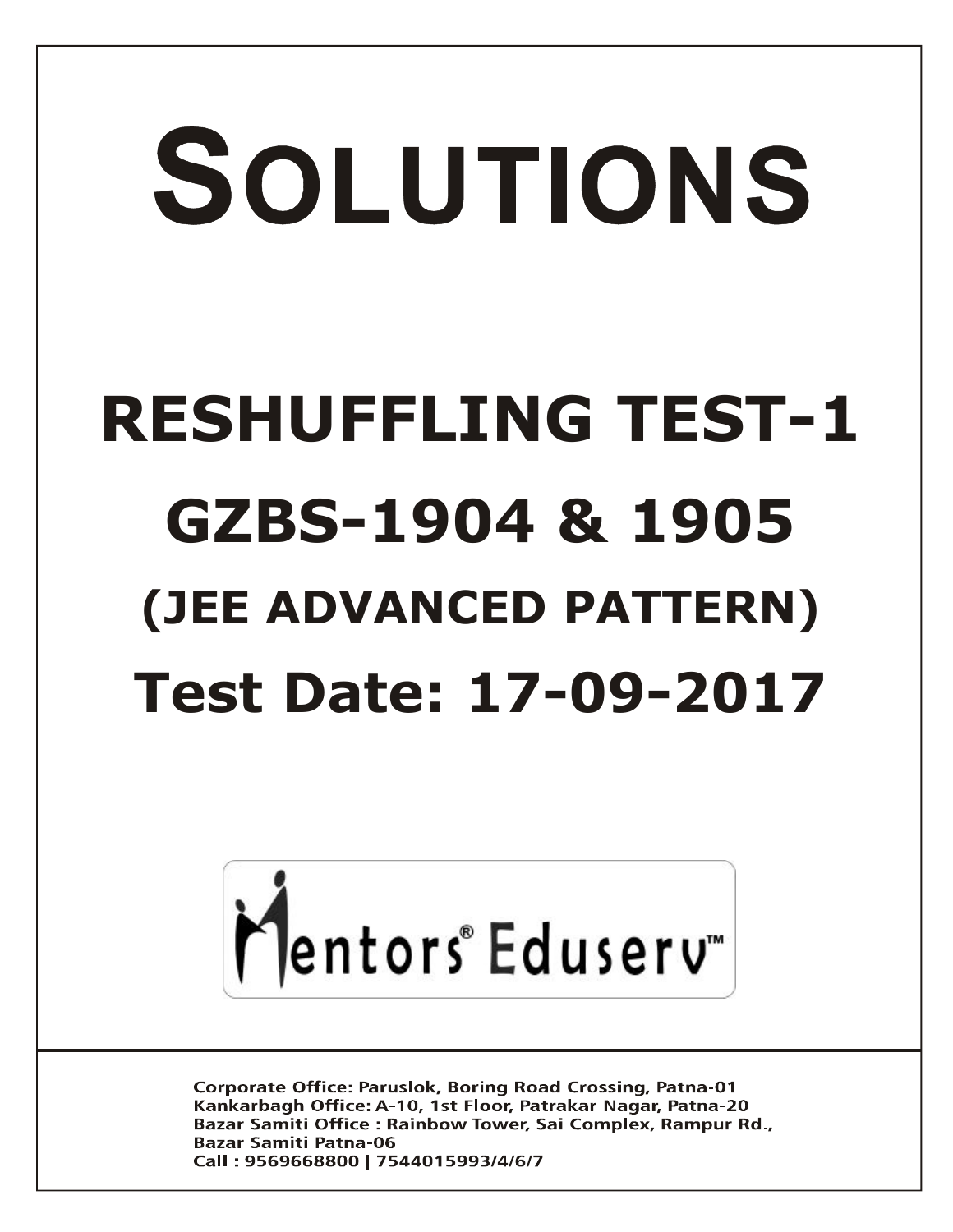

Mentors Eduserv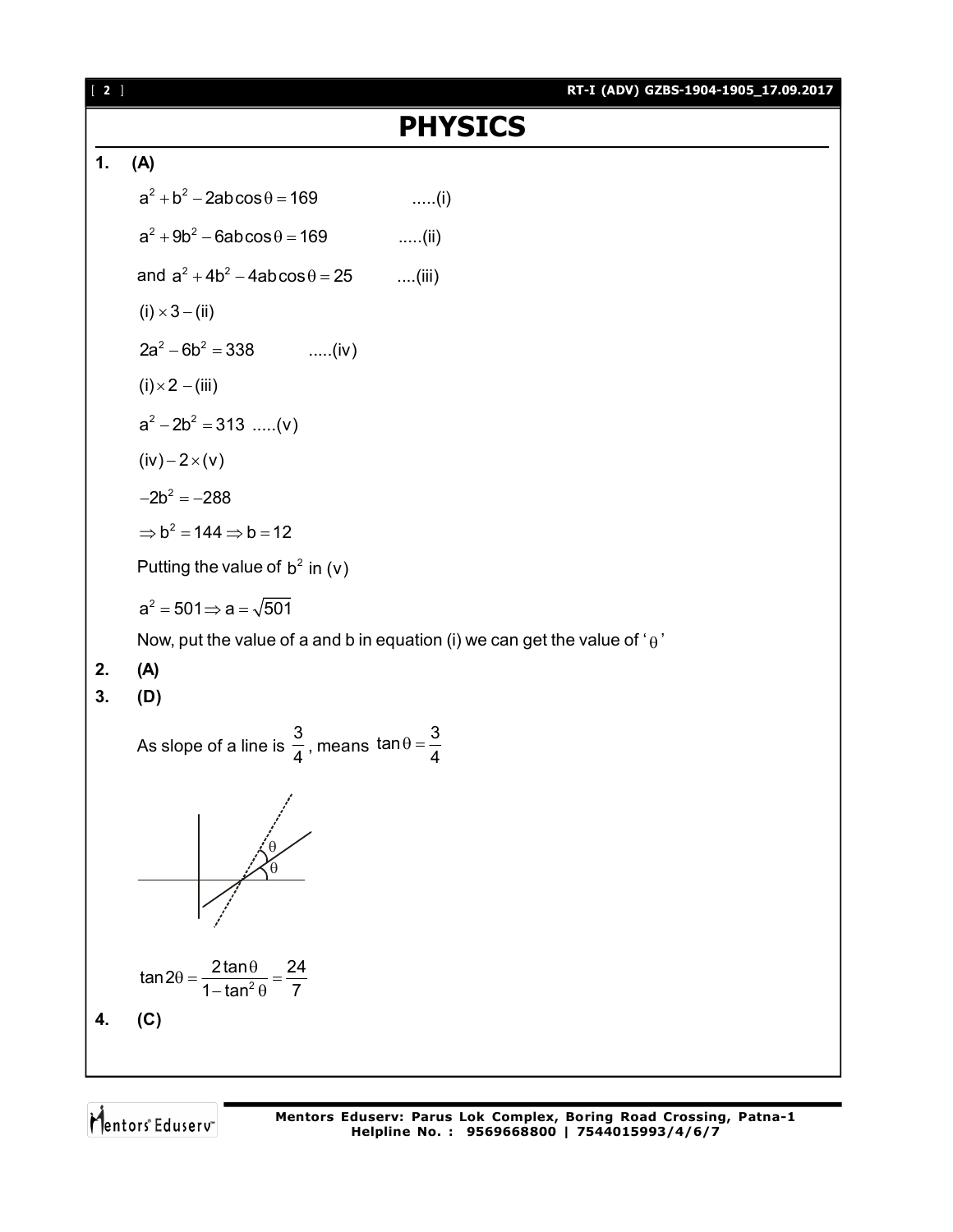#### **RT-I (ADV) GZBS-1904-1905\_17.09.2017** [ **3** ]

### **5. (A)**

For equilibrium of 4 kg block

Ncos  $37^{\circ} = 40$ 

$$
\Rightarrow N = 40 \times \frac{5}{4} = 50N
$$

For equilibrium of 10 kg wedge

 $N\sin 37^\circ = F$ 

$$
\Rightarrow 50 \times \frac{3}{5} = F
$$

 $\Rightarrow$  F = 30 N

#### **6. (D)**

Taking the three blocks as a system

| Acceleration of all blocks will be $\frac{F}{6m}$ towards right |               |        |
|-----------------------------------------------------------------|---------------|--------|
| $N_1 = 5m \times \frac{F}{6m}$                                  | ........(i)   |        |
| $N_2 = 2m \times \frac{F}{6m}$                                  | ........(ii)  |        |
| (ii) ÷ (i)                                                      |               |        |
| (ii) ÷ (i)                                                      |               |        |
| $\frac{N_2}{N_1} = 2:5$                                         |               |        |
| 7. (C)                                                          | 8. (D)        | 9. (A) |
| 11. (B, C)                                                      | 12. (A, C, D) |        |
| 13. (A, B)                                                      | 14. (C, D)    |        |
| 15. (A, B, D)                                                   | 16. (4)       |        |

 $37^\circ$ 

N

5g

Mentors Eduserv

 $\blacktriangleright$ N sin $37^\circ$ 

 $37^\circ$  F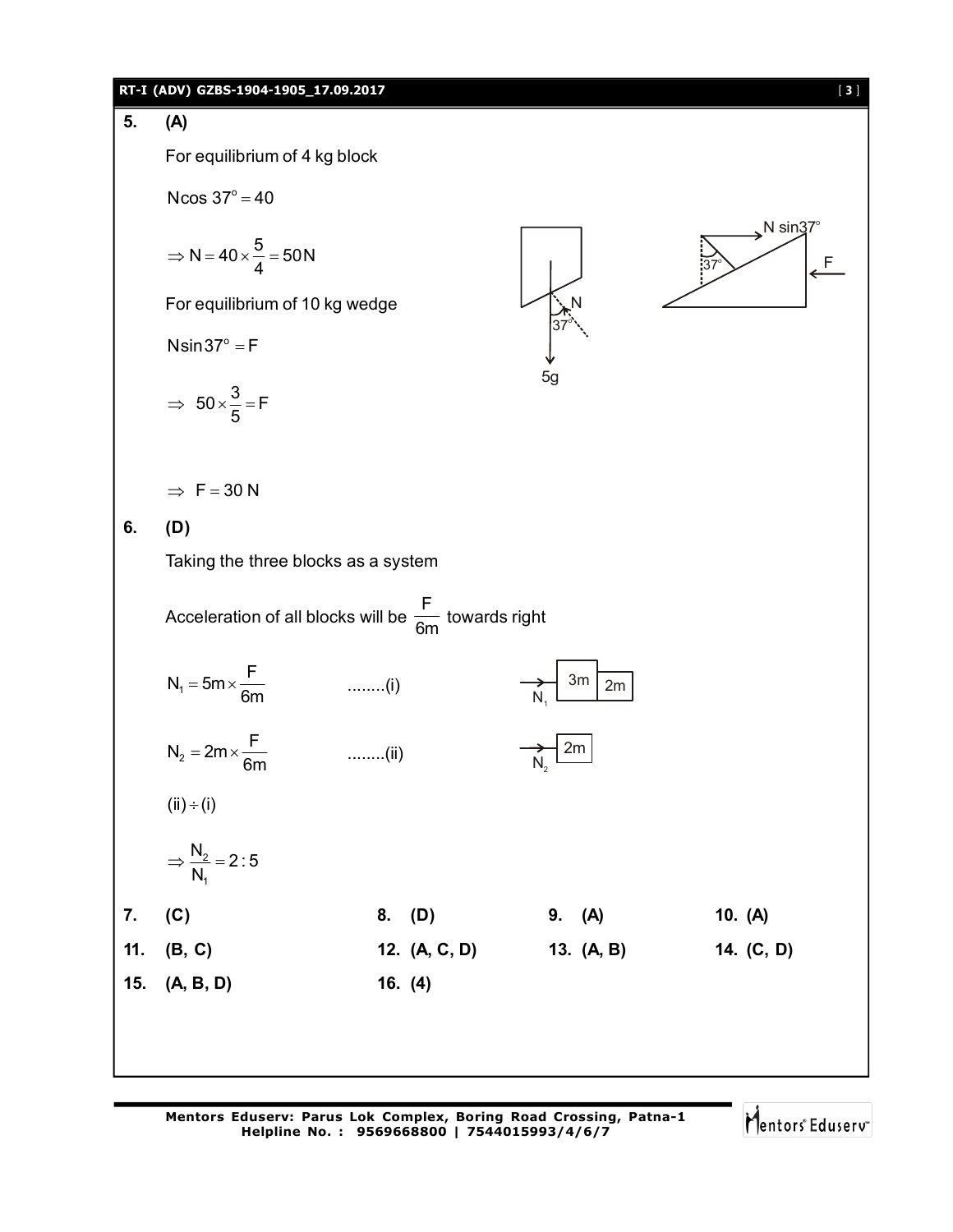| $[4]$ | RT-I (ADV) GZBS-1904-1905_17.09.2017                                                                                                                                                                                          |
|-------|-------------------------------------------------------------------------------------------------------------------------------------------------------------------------------------------------------------------------------|
| 17.   | (2)                                                                                                                                                                                                                           |
|       |                                                                                                                                                                                                                               |
|       | The resule of $\vec{a}, \vec{b}$ and $\vec{c}$ is of magnitude $\frac{x}{\sqrt{2}} + x + \frac{x}{\sqrt{2}}$ whcih is equal to the resultant of $\vec{d}$ and                                                                 |
|       | $\vec{\textbf{e}}$ .                                                                                                                                                                                                          |
|       |                                                                                                                                                                                                                               |
|       | So,<br>$x/\sqrt{2}$                                                                                                                                                                                                           |
|       | d<br>$90^\circ$<br>$45^\circ$<br>$\sqrt{2}x + \sqrt{2}y$                                                                                                                                                                      |
|       | Ђ                                                                                                                                                                                                                             |
|       | $x/\sqrt{2}$<br>$\Rightarrow$ y = $\left(1+\frac{1}{\sqrt{2}}x\right)$<br>$45^\circ$                                                                                                                                          |
|       | $\vec{a}$                                                                                                                                                                                                                     |
|       | $\Rightarrow y = \left(1 + \frac{\sqrt{2}}{2}\right)$                                                                                                                                                                         |
|       | SO,                                                                                                                                                                                                                           |
|       | $k = 2$                                                                                                                                                                                                                       |
| 18.   | (6)                                                                                                                                                                                                                           |
|       |                                                                                                                                                                                                                               |
|       | $\overrightarrow{AB}\cdot\overrightarrow{AB}+\overrightarrow{AB}\cdot\overrightarrow{AC}+\overrightarrow{AB}\cdot\overrightarrow{AD}+\overrightarrow{AB}\cdot\overrightarrow{AE}+\overrightarrow{AB}\cdot\overrightarrow{AF}$ |
|       | D<br>Ε<br><b>∱</b> 2√3m<br>4 <sub>m</sub><br>$2\sqrt{3}m$ ) C<br>F<br>2m<br>30<br>30 $^{\circ}$<br>2m                                                                                                                         |
|       | $= 2 \times 2 + 2 \times 2\sqrt{3} \times \cos 30^{\circ} + 2 \times 4 \times \cos 60^{\circ} + 2 \times 2\sqrt{3} \times \cos 90^{\circ} + 2 \times 2 \times \cos 20^{\circ}$                                                |
|       | $= 4 + 6 + 4 + 0 - 2 = 12$ m <sup>2</sup>                                                                                                                                                                                     |
| 19.   | (5)                                                                                                                                                                                                                           |
| 20.   | (5)                                                                                                                                                                                                                           |
|       |                                                                                                                                                                                                                               |
|       |                                                                                                                                                                                                                               |
|       |                                                                                                                                                                                                                               |

Mentors<sup>®</sup> Eduserv<sup>®</sup>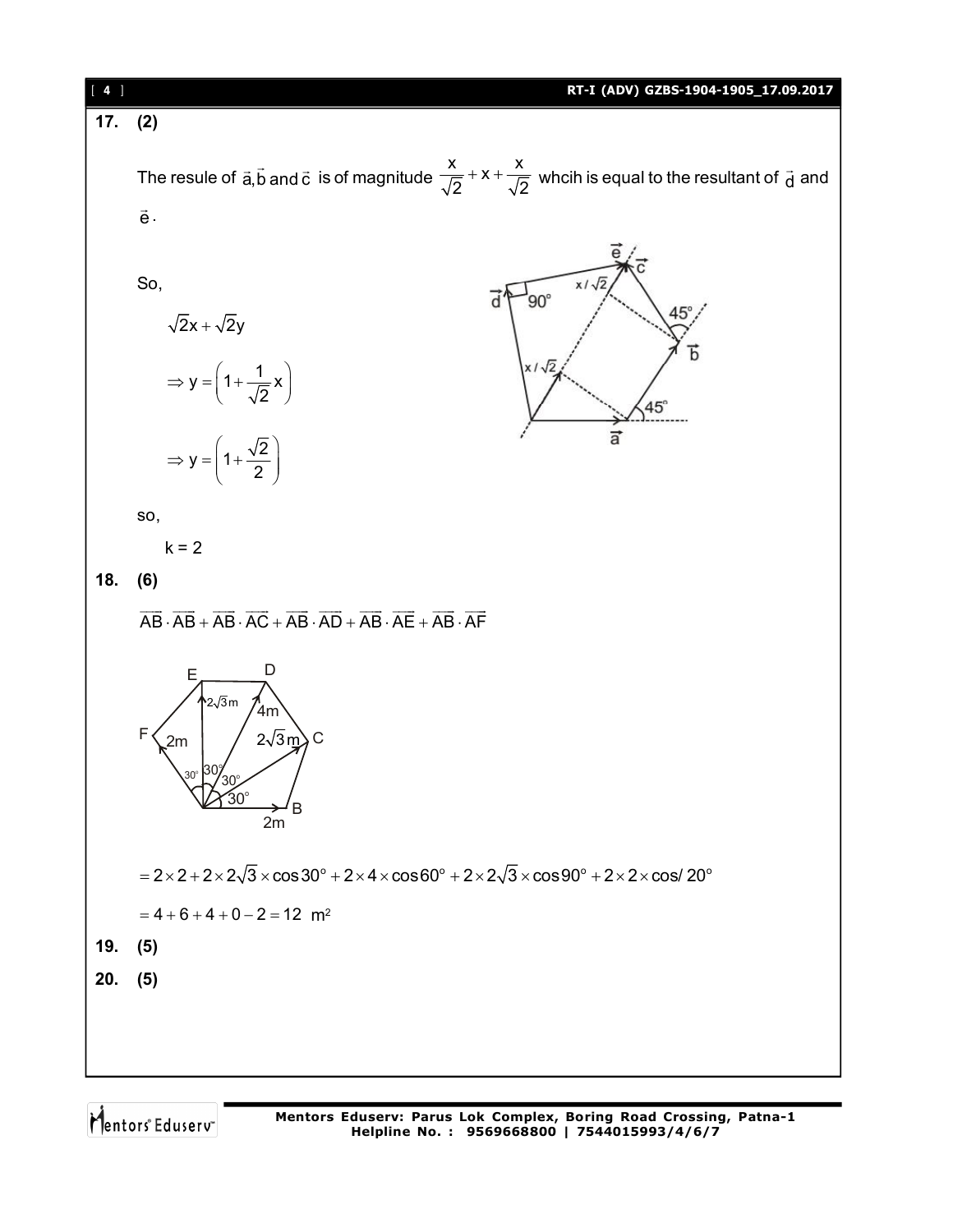#### **RT-I (ADV) GZBS-1904-1905\_17.09.2017** [ **5** ]

## **CHEMISTRY**

**21. (A)**

| 21. (A) |     |                                                         |                                                                                                                                                                                                                                                                                                                |                              |                 |  |
|---------|-----|---------------------------------------------------------|----------------------------------------------------------------------------------------------------------------------------------------------------------------------------------------------------------------------------------------------------------------------------------------------------------------|------------------------------|-----------------|--|
|         |     |                                                         | Mass                                                                                                                                                                                                                                                                                                           |                              | mole mole ratio |  |
|         |     | $\mathsf C$<br>$\overline{\phantom{a}}$ 3               |                                                                                                                                                                                                                                                                                                                | $\frac{3}{12} = \frac{1}{4}$ | $\overline{2}$  |  |
|         |     | O                                                       | $\overline{\phantom{0}}$                                                                                                                                                                                                                                                                                       | $\frac{2}{16} = \frac{1}{8}$ | $\mathbf 1$     |  |
|         |     | S.                                                      | $\overline{\mathbf{4}}$                                                                                                                                                                                                                                                                                        | $\frac{4}{32} = \frac{1}{8}$ | $\mathbf 1$     |  |
|         |     | $C_2$ O.SH <sub>x</sub>                                 |                                                                                                                                                                                                                                                                                                                |                              |                 |  |
|         |     |                                                         | $\frac{x}{72+x}$ × 100 = 7.7                                                                                                                                                                                                                                                                                   |                              |                 |  |
|         |     | $x = 6$                                                 |                                                                                                                                                                                                                                                                                                                |                              |                 |  |
|         |     |                                                         | $C_2$ OSH <sub>6</sub> mol wt = 78.                                                                                                                                                                                                                                                                            |                              |                 |  |
| 22. (A) |     |                                                         |                                                                                                                                                                                                                                                                                                                |                              |                 |  |
|         |     |                                                         | $CO2(g) + 2C(s) \longrightarrow 2CO(g)$                                                                                                                                                                                                                                                                        |                              |                 |  |
|         |     | 1 <sub>L</sub>                                          |                                                                                                                                                                                                                                                                                                                |                              |                 |  |
|         |     | $(1-x)$ L                                               |                                                                                                                                                                                                                                                                                                                | 2x                           |                 |  |
|         |     | $1 - x + 2x = 1.5$                                      |                                                                                                                                                                                                                                                                                                                |                              |                 |  |
|         |     | $x = 0.5$                                               |                                                                                                                                                                                                                                                                                                                |                              |                 |  |
|         |     |                                                         | Vol of Co = 1 L = $\frac{1}{22.4}$ mole.                                                                                                                                                                                                                                                                       |                              |                 |  |
| 23.     | (D) |                                                         |                                                                                                                                                                                                                                                                                                                |                              |                 |  |
|         |     |                                                         | $\frac{\mathsf{N}_{(\alpha,60^\circ)}}{\mathsf{N}_{(\alpha,90^\circ)}} = \frac{\mathsf{Sin}^4\left(\frac{90^\circ}{2}\right)}{\mathsf{Sin}^4\left(\frac{60^\circ}{2}\right)} \Rightarrow \frac{12}{\mathsf{N}_{(\alpha,90^\circ)}} = \frac{\left(\frac{1}{\sqrt{2}}\right)^4}{\left(\frac{1}{2}\right)^4} = 4$ |                              |                 |  |
|         |     | $\therefore$ N <sub>(<math>\alpha</math>,90°)</sub> = 3 |                                                                                                                                                                                                                                                                                                                |                              |                 |  |
|         |     |                                                         |                                                                                                                                                                                                                                                                                                                |                              |                 |  |

Mentors<sup>e</sup> Eduserv<sup>-</sup>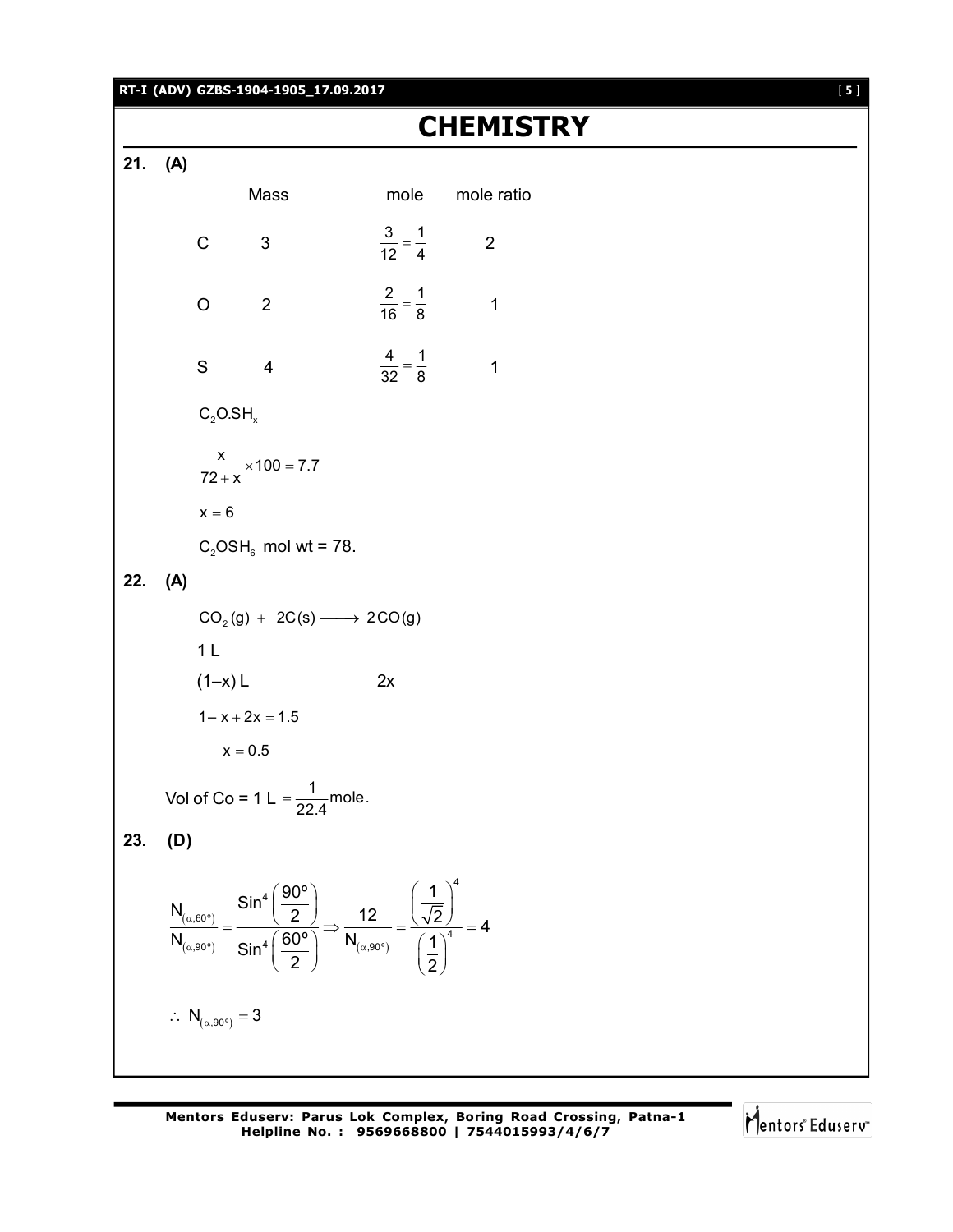| [6] | RT-I (ADV) GZBS-1904-1905_17.09.2017                                                                                                                         |
|-----|--------------------------------------------------------------------------------------------------------------------------------------------------------------|
| 24. | (A)                                                                                                                                                          |
|     | RAM = $\frac{14}{\frac{1}{5} \times 12}$ = 5.833                                                                                                             |
| 25. | (B)                                                                                                                                                          |
|     | $E_p = E \times 3^2 + \frac{1}{2}mv^2$                                                                                                                       |
|     | $\therefore V = \sqrt{\frac{2(E_{\rm p} - 9E)}{m}}$                                                                                                          |
| 26. | (B)                                                                                                                                                          |
|     | Stopping potential = $0.5$ ev $\Rightarrow$ K.E.=0.5 ev                                                                                                      |
|     | $E_{\text{photon}} = \frac{hc}{\lambda} = \frac{1240}{265} = 4.68$ ev                                                                                        |
|     | $\therefore$ Work function = 4.68-0.5 = 4.18 ev                                                                                                              |
| 27. | (D)                                                                                                                                                          |
|     | $E = \frac{nhc}{\lambda}$                                                                                                                                    |
|     | or, $40 \times 60 \times \frac{50}{100} \times \frac{1}{1.6 \times 10^{-19}} = \frac{n \times 12400}{6200}$                                                  |
|     | $\therefore$ n = 3.75 $\times$ 10 <sup>21</sup>                                                                                                              |
| 28. | (B)                                                                                                                                                          |
|     | $\frac{hc}{\lambda}$ × N <sub>A</sub> = 194 × 10 <sup>3</sup>                                                                                                |
|     | $\therefore \frac{1}{\lambda} = \frac{194 \times 10^3}{6.63 \times 10^{-34} \times 3 \times 10^8 \times 6 \times 10^{23}} = 1.62 \times 10^6 \text{ m}^{-1}$ |
| 29. | (B)                                                                                                                                                          |
|     | No. of c-atoms = $60 \times \frac{40}{100} \times \frac{1}{12} = 2$                                                                                          |
|     | Mol. formula mass $= 60$                                                                                                                                     |
|     | $2 \times 12 + 2x \times 1 + x \times 16 = 60$                                                                                                               |
|     | $(x = no. of o-atoms per molecule)$                                                                                                                          |
|     | $\therefore$ $x = 2$                                                                                                                                         |

Mentors<sup>e</sup> Eduserv<sup>-</sup>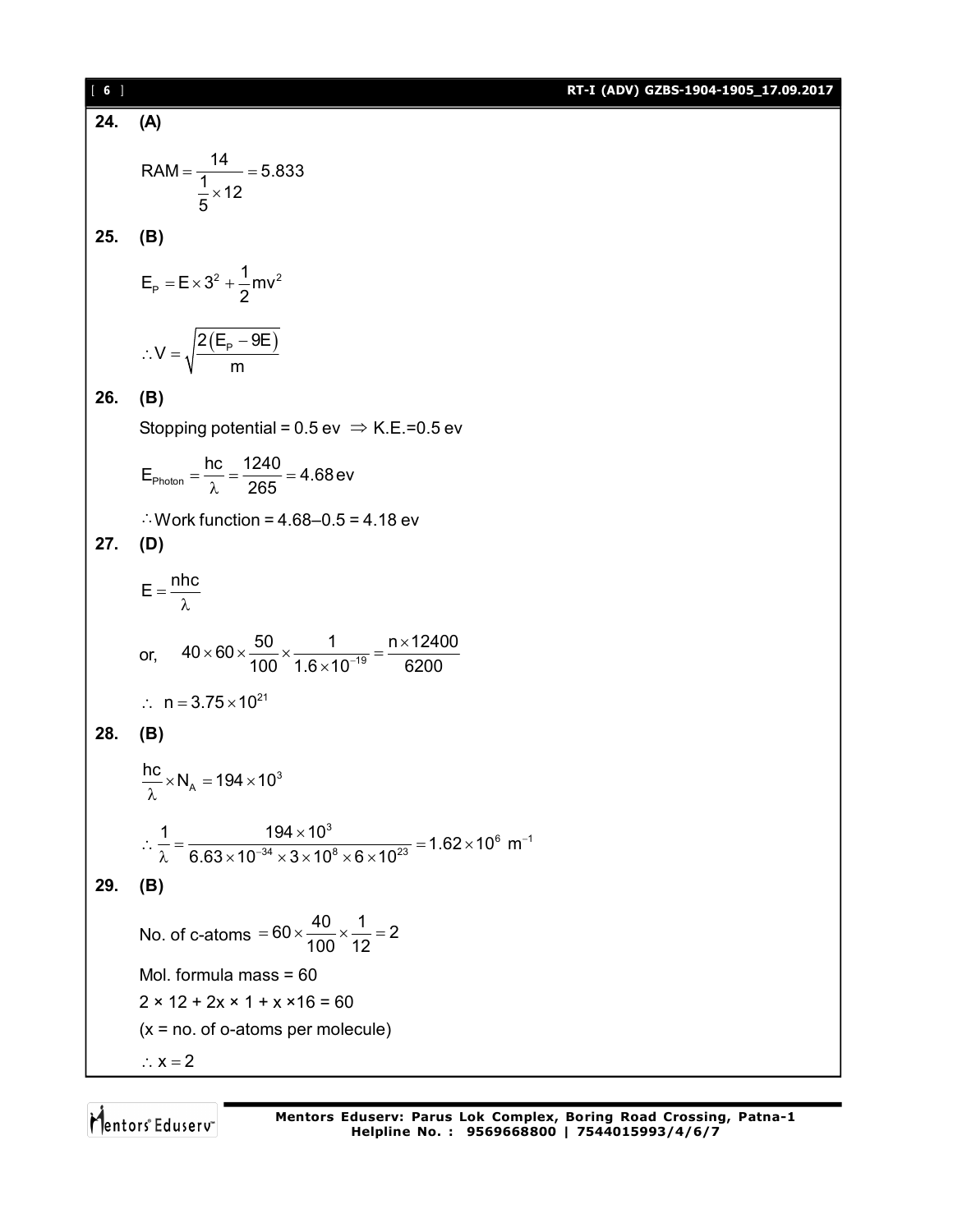#### **RT-I (ADV) GZBS-1904-1905\_17.09.2017** [ **7** ]

 $\therefore$  No. of o-atoms = 2 No. of H-atoms = 4 Hence, Mole. formula =  $C_2H_4O_2$  $\therefore$  E.F. = CH<sub>2</sub>O **30. (A)**  $E_{\text{quanta}}$ = energy of e<sup>-</sup> = qv = 4.5 ev  $E = \frac{12400}{s} = 12400 \,\overline{V}$ λ  $\overline{V} = \frac{\overline{E}}{10,100} = \frac{4.5}{10,100} A^{\circ-1} = \frac{4.5}{10,100} \times 10^{10} m^{-1}$ 12400 12400 12400  $\therefore$  V =  $\frac{L}{10.100}$  =  $\frac{4.9}{10.100}$  A<sup>o-1</sup> =  $\frac{4.9}{10.100}$  × 10<sup>10</sup> m<sup>-1</sup>  $= 3.63 \times 10^6 \text{ m}^{-1}$ **31. (B, D)**  $CaCl<sub>2</sub> = x gm$  $NaCl = y$  gm  $x + y = 4.44$ CaO =  $\frac{1.12}{56}$  = 0.02 mole, CaCl<sub>2</sub> = 0.02mole = 0.02 × 111 = 2.22g  $NaCl = 4.44 - 2.22 = 2.22$ gm. % of NaCl =  $50\%$ Mass of CaCl $_2$  = 2.22 g. **32. (A,B,CD) 33. (B,D)**  $8 = 5 \times 10^{14}$  coc<sup>-1</sup>  $\frac{c}{\gamma} = \frac{3 \times 10^8}{600 \times 10^{-9}} = 5 \times 10^{14} \text{ sec}$ 600 $\times$ 10 -÷  $v = \frac{c}{s} = \frac{3 \times 10^8}{222 \times 10^{-9}} = 5 \times 1$  $\lambda$  600 $\times$ 1 Energy of photon =  $\frac{12400}{0000}$  = 2.07 ev 6000  $=\frac{12100}{0000}$  = 2  $^6$  m<sup>-1</sup> Wave number =  $\frac{1}{2}$  =  $\frac{1}{600 \times 10^{-9}}$  = 1.67 × 10<sup>6</sup> m 600 $\times$ 10 ÷  $=\frac{1}{2}=\frac{1}{600\times10^{-9}}=1.67\times1$  $\lambda$  600 $\times$ **34. (A,B,C,D)**  $3A + 2B \longrightarrow \frac{A_3B_2}{1 + 2B_3}$ 3mole 3mole 1 mole formed L.R  $+ 2B \longrightarrow$ 

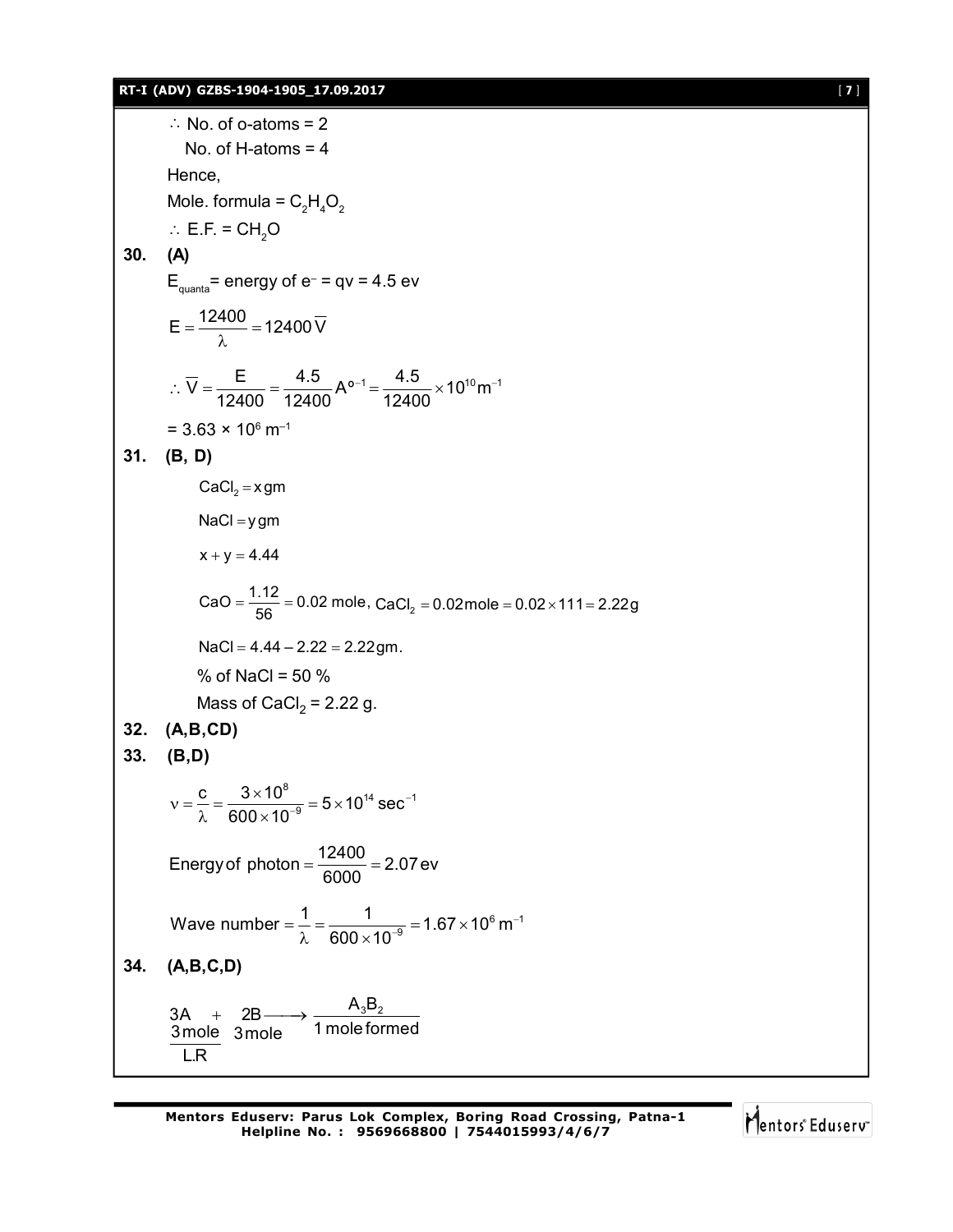[ **8** ] **RT-I (ADV) GZBS-1904-1905\_17.09.2017**

 $A_3 B_2 + 2C$   $A_3 B_2 C_2$  $\frac{1.322}{1 \text{ mole}} + \frac{20}{1 \text{ mole}} \longrightarrow \frac{1.322}{1}$  $\downarrow$   $\downarrow$  formed = 0.5mole  $\downarrow$   $\downarrow$ <br>E.R. L.R.  $left = 0.5$ mole ↓  $=$ **35. (A,B,C,D)**  $\frac{hc}{\gamma} = \phi + kE_{max}$ λ or,  $\frac{1240}{280}$  = 2.5 + kE<sub>max</sub> 280  $= 2.5 + k$  $\therefore$  kE<sub>max</sub> = 1.93ev and stopping potential = 1.93 volts **36. (3)**  $2NH_3 \longrightarrow N_2 + 3H_2$ 2 ml 1 ml ½ ml 3/2 ml Total =  $3$  ml. **37. (2)** HCF of charges =  $2 \times 10^{-18} = X \times 10^{-18}$  $\therefore$  X = 2 **38. (6)** Wt. of coal = W gm  $\therefore$  wt. of FeS<sub>2</sub> = 5W × 10<sup>-2</sup> gm Now,  $\frac{nFeS_2}{1} \times 0.4 = \frac{nSO_2}{2}$ 1 2  $\times$  0.4 =  $\frac{1}{2}$ or,  $\frac{5W \times 10^{-2}}{100 \times 10^{4}} \times 0.4 = \frac{44.8}{200 \times 10^{4}} \times \frac{1}{200}$ 120 22.4 2  $\frac{\times 10^{-2}}{20}$  × 0.4 =  $\frac{44.8}{20}$  ×  $\frac{4}{4}$ ∴ W= 6000 gm = 6 Kg **39. (5)** In 100 gm of dried sample  $\Rightarrow$  10gm H<sub>2</sub>O, 50 gm silica and (100-50-10)=40 gm non volatile impurity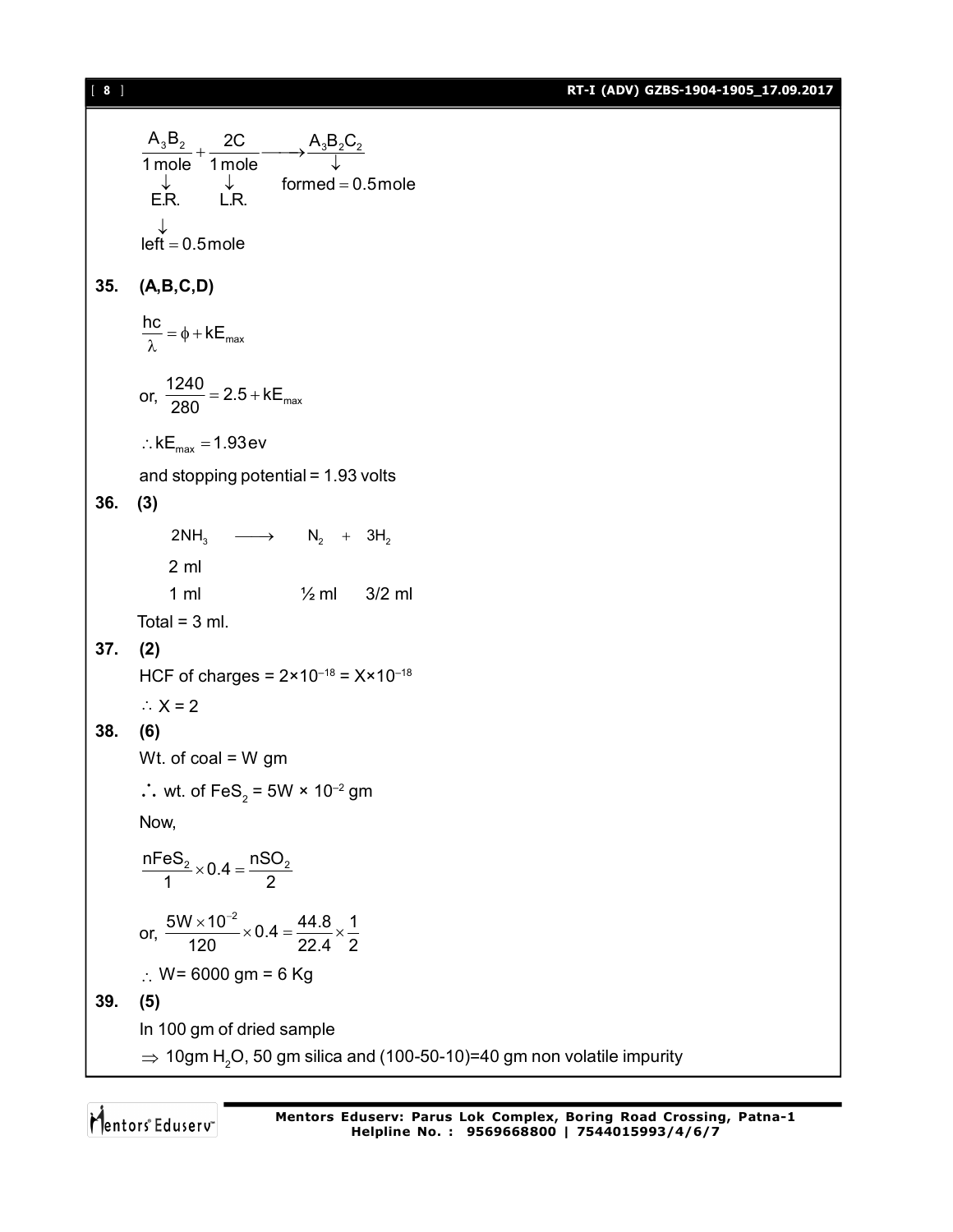#### **RT-I (ADV) GZBS-1904-1905\_17.09.2017** [ **9** ]

If W gm of original sample contained 50 gm silica and 40 gm non volatile impurities then  $W = 0.28 W + 40 + 50$  $\therefore$  W = 125 gm % of Silica =  $\frac{50}{105} \times 100 = 40 = 8 \text{ X}$ 125 ∴ % of Silica =  $\frac{90}{105}$  × 100 = 40 = 8  $\therefore$  X = 5 **40. (4)**  $E = \frac{nhc}{l}$ λ or,  $_{17}$   $\_$  n  $\times$  6.63  $\times$  10  $^{-34}$   $\times$  3  $\times$  10  $^{8}$  $10^{-17} = \frac{n \times 6.63 \times 10^{-34} \times 3 \times 10}{550 \times 10^{-9}}$  $550\times 10$  $_{-17}$   $\_$  n  $\times$  6.63  $\times$  10<sup>-</sup> ÷  $=\frac{n\times 6.63\times 10^{-34}\times 3\times 1}{550\cdot 10^{-9}}$  $\times$  $\therefore$  n  $\approx$  28 Ans  $=\frac{28}{7} = 4$ 7  $\therefore$  Ans  $=\frac{28}{7}=4$ **MATHEMATICS 41. (D)** The value of tan142<sup>0</sup> 30 lies between tan135<sup>0</sup> and tan150<sup>0</sup> i.e. between  $-\frac{1}{\sqrt{2}}$  to – 1. 3  $-\frac{1}{\sqrt{2}}$  to -1. None of the value A, B, C lies between  $-\frac{1}{\sqrt{2}}$  to - 1 3  $-\frac{1}{\sqrt{2}}$  to  $-1$ **42. (A)** Let  $x = \sqrt{\frac{5}{4} + \sqrt{\frac{3}{5} + \sqrt{\frac{5}{4} - \sqrt{\frac{3}{5}}}}}}$  $\frac{5}{4} + \sqrt{\frac{3}{2}} + \sqrt{\frac{5}{4}} - \sqrt{\frac{3}{2}} \Rightarrow x^2 = \frac{5}{2} + 2\sqrt{\frac{25}{16} - \frac{3}{2}}$  $rac{5}{2} + 2\sqrt{\frac{25}{16} - \frac{3}{2}} = \frac{5}{2} + 2\cdot\frac{1}{4}$  $\frac{6}{2} + 2 \cdot \frac{1}{4} = 3$  $\Rightarrow$  x =  $\sqrt{3}$  = tan  $\frac{\pi}{3}$ . **43. (A)** We have,  $a + b = \sqrt{18}$  $a - b = \sqrt{14}$ squaring & subtract, we get  $4ab = 4 \Rightarrow ab = 1$ Hence number are reciprocal of each other  $\Rightarrow$  log<sub>b</sub> a = – 1.

Mentors<sup>®</sup> Eduserv<sup>®</sup>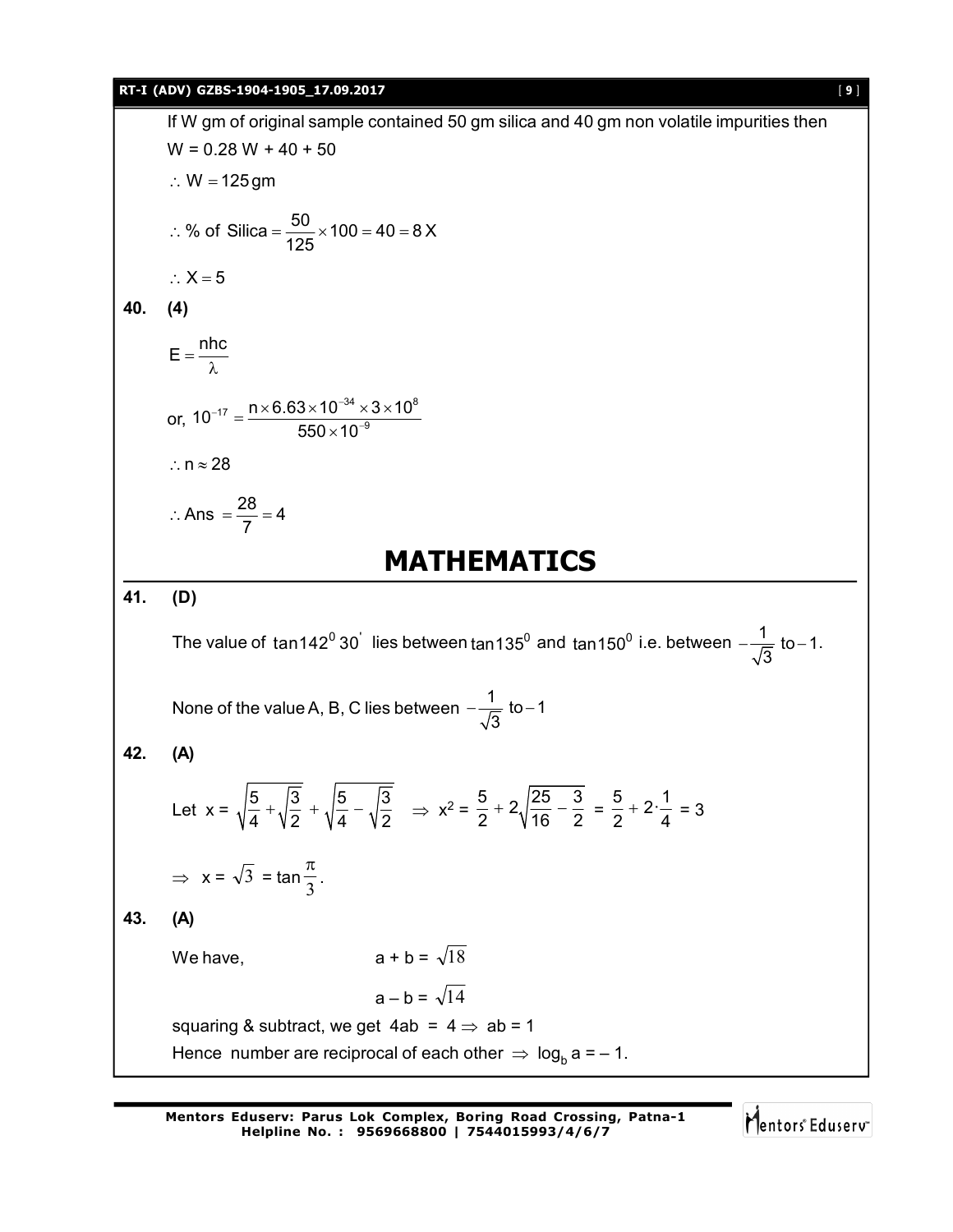[ **10** ] **RT-I (ADV) GZBS-1904-1905\_17.09.2017 44. (C)**  $(1 + \tan k^0)(1 + \tan(45 - k)^0) = 2$ such type of 22 pair and one is  $\left(1 + \tan 45^\mathrm{0}\right)$  = 2  $\therefore$  Total value =  $2^{23}$ **45. (B)** tan 20° + 4 sin 20°  $\sin 20^{\circ}$  + 4 sin 20 $^{\circ}$   $\cdot$  cos 20 $^{\circ}$   $\,$  sin 20 $^{\circ}$  + 2 sin 40  $\,$  $\cos 20^{\circ}$  cos20  $\sin 20^{\circ}$  +  $\sin 40^{\circ}$  +  $\sin 40^{\circ}$  sin $80^{\circ}$  +  $\sin 40$  $\cos 20^{\circ}$  cos20  $\frac{2 \cdot \sin 60^\circ \cdot \cos 20^\circ}{200} = \sqrt{3}$ cos20  $=\frac{\sin 20^{\circ}+4 \sin 20^{\circ} \cdot \cos 20^{\circ}}{2000}=\frac{\sin 20^{\circ}+2 \sin 40^{\circ}}{2000}$  $\circ$  cos20 $^{\circ}$  $=\frac{\sin 20^{\circ} + \sin 40^{\circ} + \sin 40^{\circ}}{20^{\circ}} = \frac{\sin 80^{\circ} + \sin 40^{\circ}}{20^{\circ}}$  $\degree$  cos20 $\degree$  $=\frac{2\cdot\sin 60^{\circ}\cdot\cos 20^{\circ}}{20^{\circ}}=$  $\circ$ **46. (B)**  $\sin 47^\circ + \sin 61^\circ - \sin 11^\circ - \sin 25^\circ$  $= 2\sin 54^{\circ}\cdot \cos 7^{\circ} - 2\sin 18^{\circ}\cdot \cos 7^{\circ} = 2\cos 7^{\circ}\left| \frac{\sqrt{5}+1}{4} - \frac{\sqrt{5}-1}{4} \right| = \cos 7^{\circ}$  $=2\cos 7^\circ \left| \frac{\sqrt{5}+1}{4} - \frac{\sqrt{5}-1}{4} \right| = \cos 7^\circ$  $\begin{bmatrix} 4 & 4 \end{bmatrix}$ **47. (B)** 2 5 + – +  $\therefore$  Positive integral solutions = {3, 4} i.e. two **48. (B)** From 3 tanA +  $4 = 0$ , we get tanA =  $-4/3$ , so that  $sin A = \frac{tan B}{\sqrt{1 + tan^2}}$ tanA 4/3 4  $1 + \tan^2 A$   $\sqrt{1 + 16/9}$  5  $\frac{-\tan A}{\tan A} = \frac{4/3}{\sqrt{1-2.5}} =$  $+$  tan<sup>2</sup> A  $\sqrt{1}$  +  $\left[\because \sin A > 0 \text{ and } \tan A < 0 \text{ in } \text{quad.II}\right]$ and cosA =  $-\frac{1}{\sqrt{1+\tan^2{\theta}}}$ 1 3  $1 + \tan^2 A$  5  $=-\frac{6}{5}$  $^{+}$  $\left| \because \cos A \text{ is negative in quad.} \right|$ Hence 2 cot A – 5 cosA + sin A =  $2\left(-\frac{3}{4}\right)$  –  $5\left(-\frac{3}{5}\right)$  +  $\frac{4}{5}$  =  $\frac{23}{10}$  $\left(-\frac{3}{4}\right)-5\left(-\frac{3}{5}\right)+\frac{4}{5}=\frac{3}{4}$ **49. (C)**  $|x-1| + |x-2| \ge 4$ 

Mentors Eduserv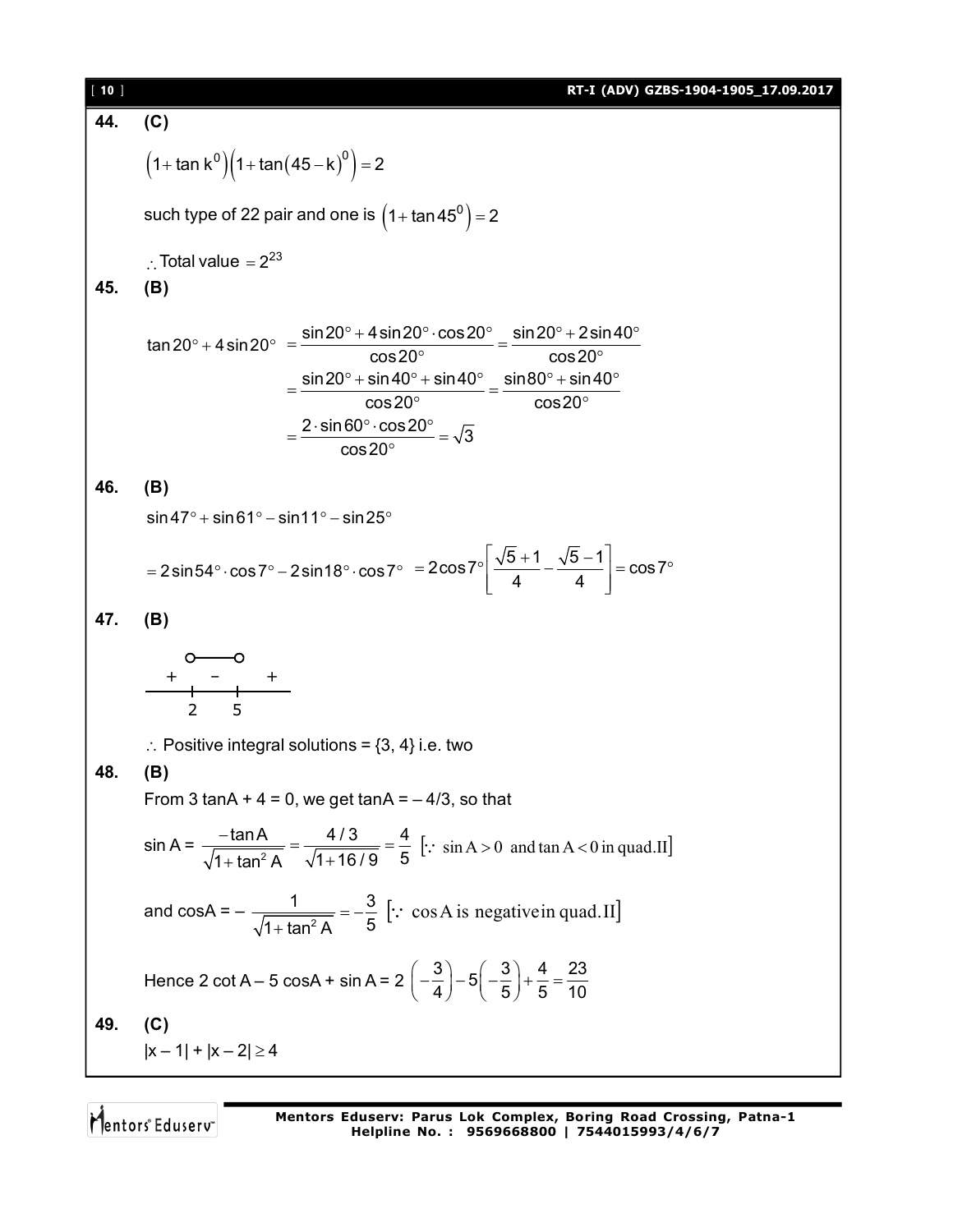#### **RT-I (ADV) GZBS-1904-1905\_17.09.2017** [ **11** ]

50. (C)  
\nAccording to property 
$$
|f(x)| = -f(x)
$$
, then  $f(x) \le 0$   
\n $|x-1| |x-2| = -(x-2)(x-1) \Rightarrow (x-1)(x-2) \le 0 \Rightarrow 1 \le x \le 2$   
\n∴ Option (C) is correct.  
\n51. (A, D)  
\nWe have,  
\n $9^{\log_3(1052x)} = \log_2 x - (\log_2 x)^2 + 1$   
\n $\Rightarrow 3^{2\log_3(\log_2 x)} = \log_2 x - (\log_2 x)^2 + 1 \Rightarrow 3^{\log_3(\log_2 x)^2} = \log_2 x - (\log_2 x)^2 + 1$   
\n $\Rightarrow (\log_2 x)^2 = \log_2 x - (\log_2 x)^2 + 1 \Rightarrow 2(\log_2 x)^2 - \log_2 x - 1 = 0$   
\n $\Rightarrow (2\log_2 x + 1)(\log_2 x - 1) = 0$   
\n $\Rightarrow \log_2 x = -\frac{1}{2}$ ,  $\log_2 x = 1 \Rightarrow x = 2^{-1/2}, 2$   
\n52. (A,C,D)  
\nWhen  
\n(i) P = 0 then it has infinite solution  
\n(ii)  $f = 4 < P < 0$  or  $0 < P < 4$  then it intersect at 2 points  
\n(iii) P  $\ge 4$  or P  $\le -4$  then it has only one solution  
\n53. (A, C, D)  
\nAs  $\frac{2+\sqrt{3}}{2-\sqrt{3}} > 1 \Rightarrow \log_{0.5} \left(\frac{2+\sqrt{3}}{2-\sqrt{3}}\right) < 0$ .  
\nAs,  $\sqrt{65} > 8 \Rightarrow \sqrt{65} - 7 > 1 \Rightarrow \log_{12}(\sqrt{65} - 7) > 0$ .  
\nAlso,  $\log_2 \left(\frac{\log_3 x}{\log_5} \times \frac{\log_5 x}{\log_7} \times \frac{\log_7 x}{\log_3}\right) = \log_2 1 = 0$ .  
\nAs,  $\log_7 \left(\frac{3}{2}\right)^{\frac{-2}{3}} = \log_7 \left(\frac{2}{3}\right)^{\frac{2}{3}} = \frac{2}{3} \log_7 \frac{2}{3} < 0$ 

Mentors<sup>e</sup> Eduserv<sup>-</sup>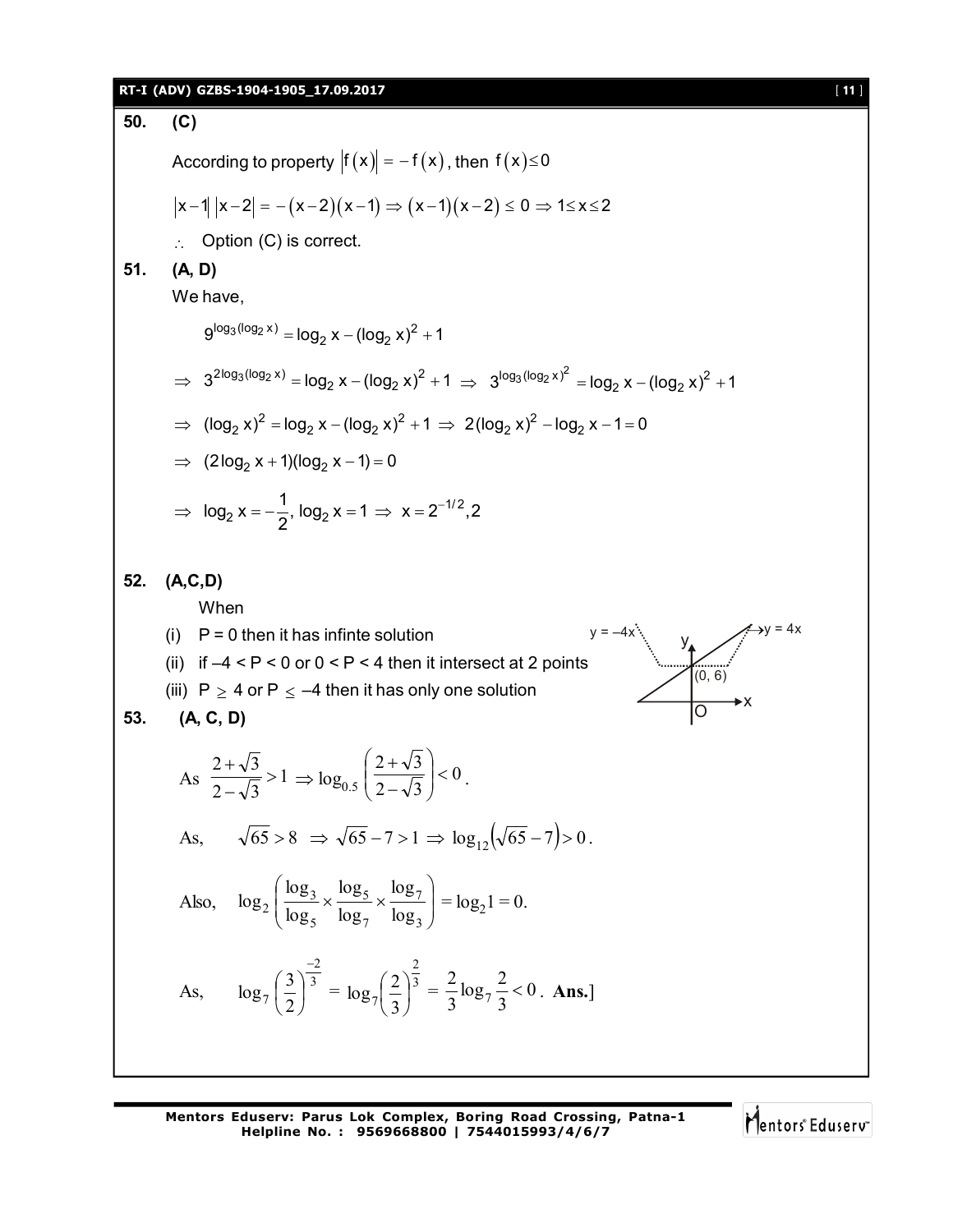| [12] | RT-I (ADV) GZBS-1904-1905_17.09.2017                                                                                                                                                                                              |
|------|-----------------------------------------------------------------------------------------------------------------------------------------------------------------------------------------------------------------------------------|
| 54.  | (A,B,C,D)                                                                                                                                                                                                                         |
|      | $sin^2x - cos^2x = -cos2x \le 1$                                                                                                                                                                                                  |
|      | $\sqrt{\frac{6}{5}}\left(\frac{1}{\sqrt{2}}\sin x+\frac{1}{\sqrt{2}}\cos x\right)=\frac{\sqrt{3}}{\sqrt{5}}\sin x+\frac{\sqrt{2}}{\sqrt{5}}\cos x$                                                                                |
|      | = sinx . sin $\phi$ + cosx cos $\phi$ where sin $\phi = \frac{\sqrt{3}}{\sqrt{5}}$ , cos $\phi = \frac{\sqrt{2}}{\sqrt{5}}$                                                                                                       |
|      | $= cos(x - \phi) \leq 1$<br>= $\cos^6 x + \sin^6 x = (\cos^2 x)^3 + (\sin^2 x)^3$                                                                                                                                                 |
|      | = 1 – 3 sin <sup>2</sup> x cos <sup>2</sup> x = 1 – $\frac{3}{4}$ (sin2x) <sup>2</sup>                                                                                                                                            |
|      | $=$ $\leq$ 1                                                                                                                                                                                                                      |
|      | = $\cos^2 x + \sin^2 x = 1 - \frac{(\sin 2x)^2}{4} \le 1$                                                                                                                                                                         |
| 55.  | (B, C)                                                                                                                                                                                                                            |
|      | x sin $\theta = y \left( -\frac{1}{2} \sin \theta + \frac{\sqrt{3}}{2} \cos \theta \right) \Rightarrow \frac{x}{y} = \frac{\sqrt{3}}{2} \cot \theta - \frac{1}{2}$                                                                |
|      | similarly $\frac{x}{z} = -\frac{\sqrt{3}}{2}$ cot $\theta - \frac{1}{2} \Rightarrow$ on adding $\frac{x}{z} + \frac{x}{y} = -1 \Rightarrow xy + yz + zx = 0$                                                                      |
| 56.  | (9)                                                                                                                                                                                                                               |
|      | We have,                                                                                                                                                                                                                          |
|      | $2^{2x} - 8 \cdot 2^{x} + 15 = 0 \Rightarrow (2^{x} - 3)(2^{x} - 5) = 0 \Rightarrow 2^{x} = 3$ or $2^{x} = 5$                                                                                                                     |
|      | Hence smallest x is obtained by equating $2^x = 3 \implies x = \log_2 3$                                                                                                                                                          |
|      | So, $p = log_2 3$                                                                                                                                                                                                                 |
|      | Hence, $4^p = 2^{2 \log_2 3} = 2^{\log_2 9} = 9$ . Ans.]                                                                                                                                                                          |
| 57.  | (4)                                                                                                                                                                                                                               |
|      | $S = \frac{1}{\cos \alpha} + \frac{2 \cos \alpha}{\cos 2\alpha} = \frac{2 \sin \alpha}{2 \sin \alpha \cos \alpha} + \frac{2 \cos \alpha}{\cos 2\alpha} = \frac{2 \sin \alpha}{\sin 2\alpha} + \frac{2 \cos \alpha}{\cos 2\alpha}$ |
|      | = $\frac{2 \cdot 2(\sin \alpha \cos 2\alpha + \cos \alpha \sin 2\alpha)}{2\sin 2\alpha \cos 2\alpha}$ = $4 \frac{\sin 3\alpha}{\sin 4\alpha}$ = 4 Ans. if $\alpha = \frac{\pi}{7}$ ]                                              |

Mentors<sup>e</sup> Eduserv-